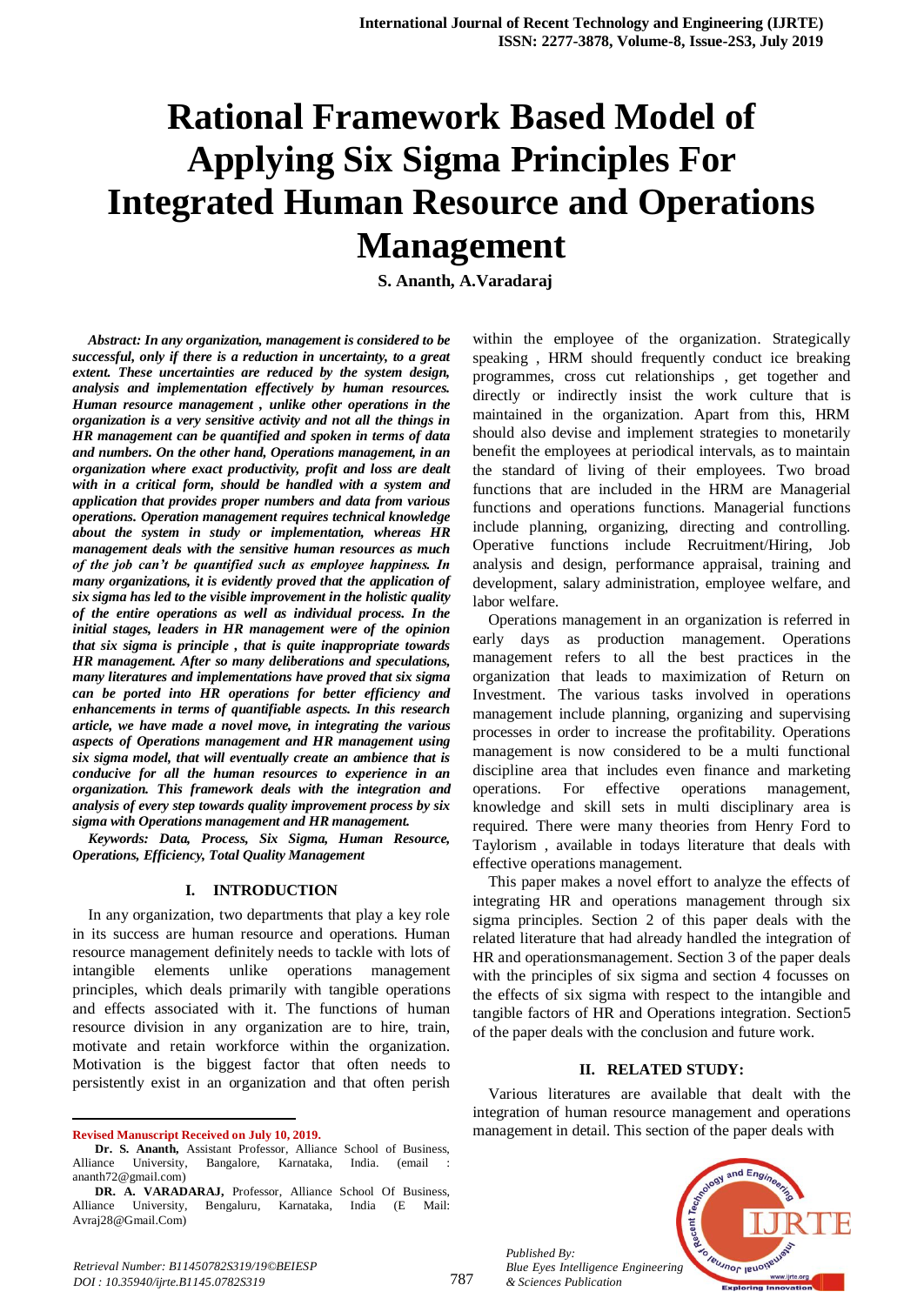#### **RATIONAL FRAMEWORK BASED MODEL OF APPLYING SIX SIGMA PRINCIPLES FOR INTEGRATED HUMAN RESOURCE AND OPERATIONS MANAGEMENT**

the important points on those recent literatures that have discussed upon this important area of research under the management domain. John Boudreau et al., [1] dealt with the interface between HR and operations management. It deals with behavioral insights, contextual insights and translation, experimentation and integration. The various insights will be applied towards translation for better understanding of each fields'corresponding paradigms and approaches. Experimentation part of the interface will deal with the particular insights that hold significance in the integration approach. Then finally integration is carried out as part of the promising approaches between two divisions.

Kamal Birdi et al., [2] focussed on the impact of HR and operations management integration on company productivity. The work done by the authors studied the relative merits of the integration with the help of practices adopted in 308 companies over a period of 22 years and found that empowerment and extensive training to human resources gained much of the productivity attention to all the organization.

Ruth Mayhew et al., [3] dealt with the conflicts between HR and Operations management. The conflicts discuss about the division of responsibilities and line of authority. Wherever human resource managers provide consultancy to line managers, the model of the business is in such a way that operations managers get larger control of the employees and greater latitudinal control over their staffing issues. Consistent application of workplace policies is the top most priority of any human resource divisional staff. That is where most of the operations manager find odds with the HR managers.

Lilian M.de Menezes et al., [4] focussed on the performance link with the integration of human resource and operations management. This research has utilized the 34 years of data obtained from the UK based companies on HRM and OM integration practices. Ordered restricted latent class models are utilized in deriving three longitudinal latent clusters. Longitudinal nature of the data permitted the modeling of the growth curves of each practices and the result has shown that pioneers are more productive than any other practices and that integration of HRM and OM practices have paid off well.

Josie J.Trine et al., [5] suggested that HR shared services operations model has to interact with more of the outside departments than HR core team. Interview dialogues and survey results have suggested three important reporting structures for the HR operations sub systems functions. The three structures are HR operations within shared services and support, HR as a center of excellence and HR operations embedded among HR generalist support.

Softscape's whitepaper [6] discussed the various HR process integrations that provide organizations with the most business value. The top five HR process integrations are Employee development and succession planning, Learning management, Performance management, Reporting and Core HR, compensation management. This research has clearly revealed that the business value can be achieved by integrating HR and talent processes, systems and data.

Rosemary Batt et al., [7] dealt with service strategies, marketing operations and HR practices in private sector service industries through the interaction with employees

and customers. There is also growing empirical evidence that companies that compete on the basis of customer quality and customization do generate higher revenues and profits.

Peter Boxall et al., [8] focused on the scope of HRM and its major sub fields. The sub fields include Micro HRM (MHRM), Strategic HRM (SHRM) and International HRM (IHRM).

## **III. SIX SIGMA AND PROBLEM SOLVING**

From the times of human evolution, man is a social animal and he is good at developing problem solving strategies. For any problem, solution can be developed by and large using common sense. This common sense methodology has to be framed into a step by step solution for everyone to adopt . As a matter of fact, one such problem solving technique to improve the quality of any operation within the organization is SIX SIGMA. Six sigma principles consists of DMAIC process in which various phases such as Define Phase, Measure phase, Analyze phase, Improve phase and Control phase are involved.

It follows a simple approach in problem solving , which can be state using the equation [9]

```
Y=f(x)……...(1)
```
Where  $Y=$  the effect

 $X=$  the input

F= function that associates the input and effect

Six Sigma philosophy has been used to develop system dynamics model for various divisions within the organization. Manufacturing process has received lots of attention from the six sigma fraternity in the development of various optimized model for the increased productivity.

A fish bone diagram from Ishikawa , which is shown below is a classical example of relationship between cause and effect [10]. It is considered to be a cause analysis tool that identifies various causes and the associated effect of those problems. This fishbone diagram has been meticulously converted to a philosophy called as Six Sigma problem solving.



**Fig.1 Fish Bone-Ishikawa Diagram**

Gutierraz et al 2004.[11], state that the six sigma philosophy is a continuous quality improvement strategy within an organization to identify the causes of errors and eliminate them to a maximum possible. Six sigma is basically an application of mathematical tools and statistical



*Published By: Blue Eyes Intelligence Engineering & Sciences Publication*